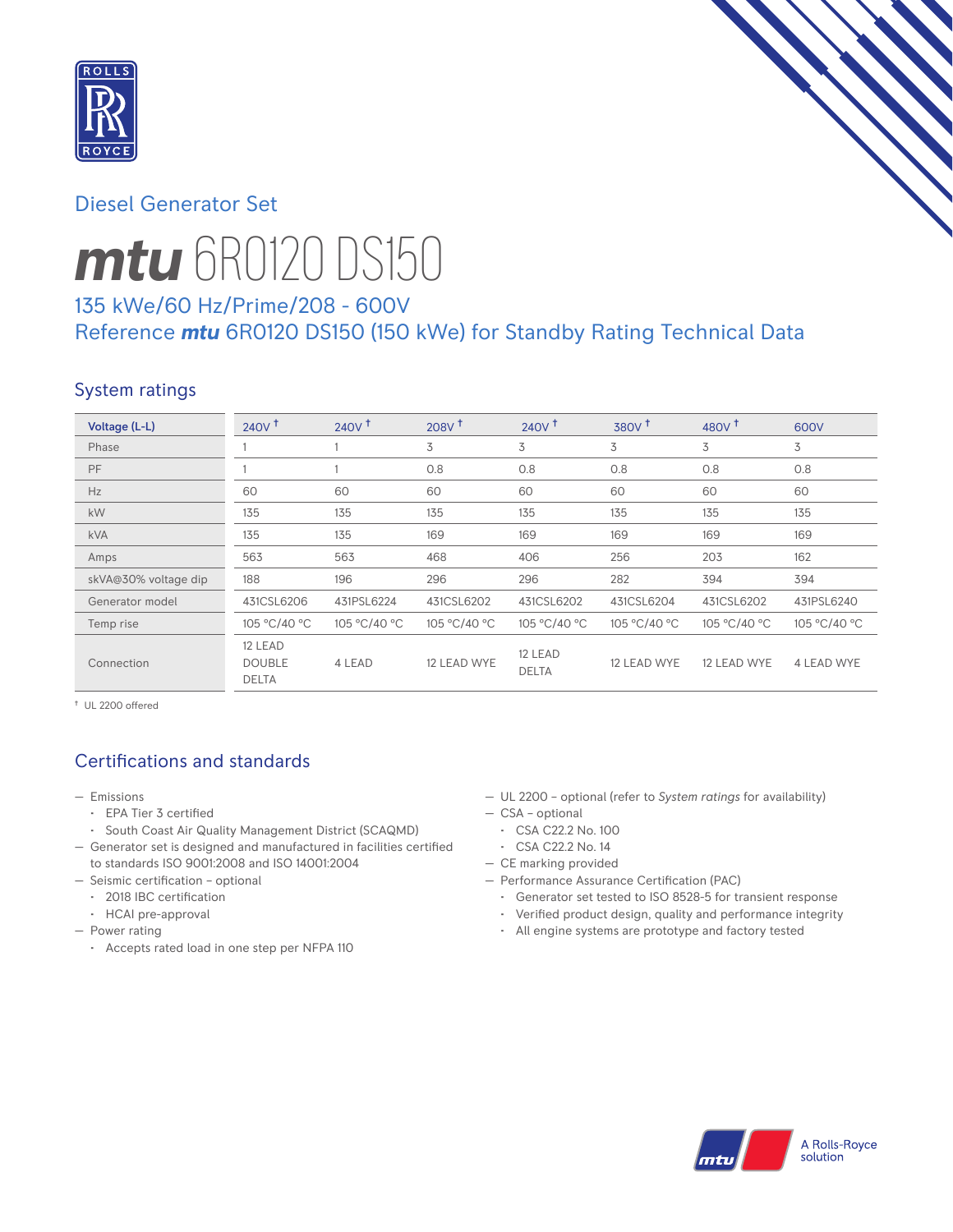#### Standard features \*

- Single source supplier
- Global product support
- Two (2) Year/3,000 Hour Basic Limited Warranty
- OM926LA diesel engine
	- 7.2 liter displacement
	- 4-cycle
- Engine-generator resilient mounted
- Complete range of accessories
- Cooling system
	- Integral set-mounted
	- Engine-driven fan

### Standard equipment \*

#### Engine

- Air cleaner
- Oil pump
- Oil drain extension and shut-off valve
- Full flow oil filter
- Fuel filter with water separator
- Jacket water pump
- Thermostat
- Blower fan and fan drive
- Radiator unit mounted
- Electric starting motor 12V
- Governor electronic isochronous
- Base formed steel
- SAE flywheel and bell housing
- Charging alternator 12V
- Battery box and cables
- Flexible fuel connectors
- Flexible exhaust connection
- EPA certified engine

#### Generator

- NEMA MG1, IEEE, and ANSI standards compliance for temperature rise and motor starting
- Self-ventilated and drip-proof
- Superior voltage waveform
- Solid state, volts-per-hertz regulator
- $\pm$  1% voltage regulation no load to full load
- Brushless alternator with brushless pilot exciter
- 4 pole, rotating field
- 105 °C maximum prime temperature rise
- 1-bearing, sealed
- Flexible coupling
- Full amortisseur windings
- 125% rotor balancing
- 3-phase voltage sensing
- 100% of rated load one step — 5% maximum total harmonic distortion
- Generator
	- Brushless, rotating field generator
	- 2/3 pitch windings
	- 300% short circuit capability with optional Permanent Magnet Generator (PMG)
- Digital control panel(s)
	- UL recognized, CSA certified, NFPA 110
	- Complete system metering
	- LCD display

#### Digital control panel(s)

- Digital metering
- Engine parameters
- Generator protection functions
- Engine protection
- SAE J1939 Engine ECU Communications
- Windows®-based software
- Multilingual capability
- Communications to remote annunciator
- Programmable input and output contacts
- UL recognized, CSA certified, CE approved
- Event recording
- IP 54 front panel rating with integrated gasket
- NFPA 110 compatible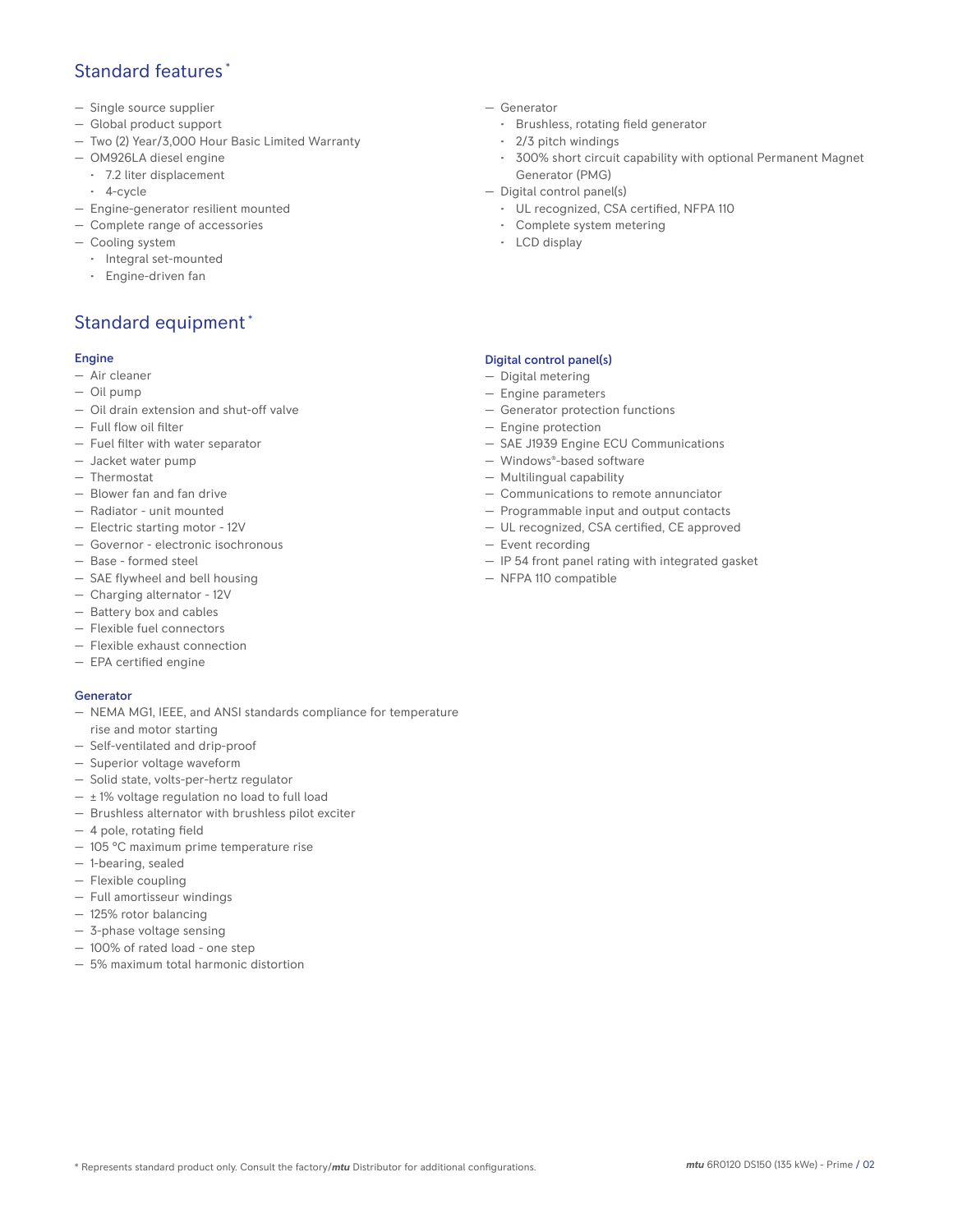## Application data

#### Engine

| Manufacturer                | Mercedes-Benz               |
|-----------------------------|-----------------------------|
| Model                       | OM926LA                     |
| Type                        | 4-cycle                     |
| Arrangement                 | 6-inline                    |
| Displacement: $L (in3)$     | 7.2(439)                    |
| Bore: cm (in)               | 10.6(4.17)                  |
| Stroke: cm (in)             | 13.6(5.35)                  |
| Compression ratio           | 17.5:1                      |
| Rated rpm                   | 1.800                       |
| Engine governor             | MR2 / CPC4-ECAN             |
| Maximum power: kWm (bhp)    | 225 (302)                   |
| Steady state frequency band | ± 0.25%                     |
| Air cleaner                 | dry                         |
| Liquid capacity             |                             |
|                             | $\sim$ $\sim$ $\sim$ $\sim$ |

| Total oil system: L (gal)             | 29(7.7)   |
|---------------------------------------|-----------|
| Engine jacket water capacity: L (gal) | 10(2.6)   |
| System coolant capacity: L (gal)      | 24.1(6.4) |

#### Electrical

| Electric volts DC                                            |     |
|--------------------------------------------------------------|-----|
| Cold cranking amps under -17.8 $^{\circ}$ C (O $^{\circ}$ F) | 950 |
| Batteries: group size                                        | .31 |
| Batteries: quantity                                          |     |
|                                                              |     |

#### Fuel system

| Fuel supply connection size    | $-6$ JIC     |
|--------------------------------|--------------|
| Fuel supply hose size          | $3/8"$ ID    |
| Fuel return connection size    | $-6$ JIC     |
| Fuel return hose size          | $3/8"$ ID    |
| Maximum fuel lift: m (ft)      | 2.6(8.5)     |
| Recommended fuel               | diesel #2    |
| Total fuel flow: L/hr (gal/hr) | 330.5 (87.3) |

#### Fuel consumption\*

| Fuel consumption <sup>*</sup>                                           |               |
|-------------------------------------------------------------------------|---------------|
| At 100% of power rating: L/hr (gal/hr)                                  | 36(9.5)       |
| At 75% of power rating: L/hr (gal/hr)                                   | 26.9(7.1)     |
| At 50% of power rating: L/hr (gal/hr)                                   | 18.5(4.9)     |
|                                                                         |               |
| * Based on 431CSL6202 480 volt generator set                            |               |
| Cooling - radiator system                                               |               |
| Ambient capacity of radiator: °C (°F)                                   | 50 (122)      |
| Maximum restriction of cooling air:                                     |               |
| intake and discharge side of radiator: kPa (in. H <sub>2</sub> 0)       | 0.12(0.5)     |
| Water pump capacity: L/min (gpm)                                        | 143(37)       |
| Heat rejection to coolant: kW (BTUM)                                    | 72.7 (4,134)  |
| Heat rejection to air to air: kW (BTUM)                                 | 47.4 (2,696)  |
| Heat radiated to ambient: kW (BTUM)                                     | 28.7 (1,632)  |
| Fan power: kW (hp)                                                      | 15.6(22.1)    |
| Air requirements                                                        |               |
| Aspirating: *m <sup>3</sup> /min (SCFM)                                 | 12.8 (452)    |
| Air flow required for radiator                                          |               |
| cooled unit: *m <sup>3</sup> /min (SCFM)                                | 408 (14.408)  |
| Remote cooled applications; air flow required for                       |               |
| dissipation of radiated generator set heat for a                        |               |
| maximum of 25 °F rise: *m <sup>3</sup> /min (SCFM)                      | 104.9 (3,705) |
| * Air density = $1.184$ kg/m <sup>3</sup> (0.0739 lbm/ft <sup>3</sup> ) |               |
| <b>Exhaust system</b>                                                   |               |
| $(1)$ $(1)$ $(0)$ $(0)$                                                 | (110177)      |

| Gas temperature (stack): °C (°F)                            | 410 (770)    |
|-------------------------------------------------------------|--------------|
| Gas volume at stack temperature: m <sup>3</sup> /min (CFM)  | 36.8 (1.300) |
| Maximum allowable back pressure at                          |              |
| outlet of engine, before piping: kPa (in. H <sub>2</sub> 0) | 10.5(42)     |
|                                                             |              |